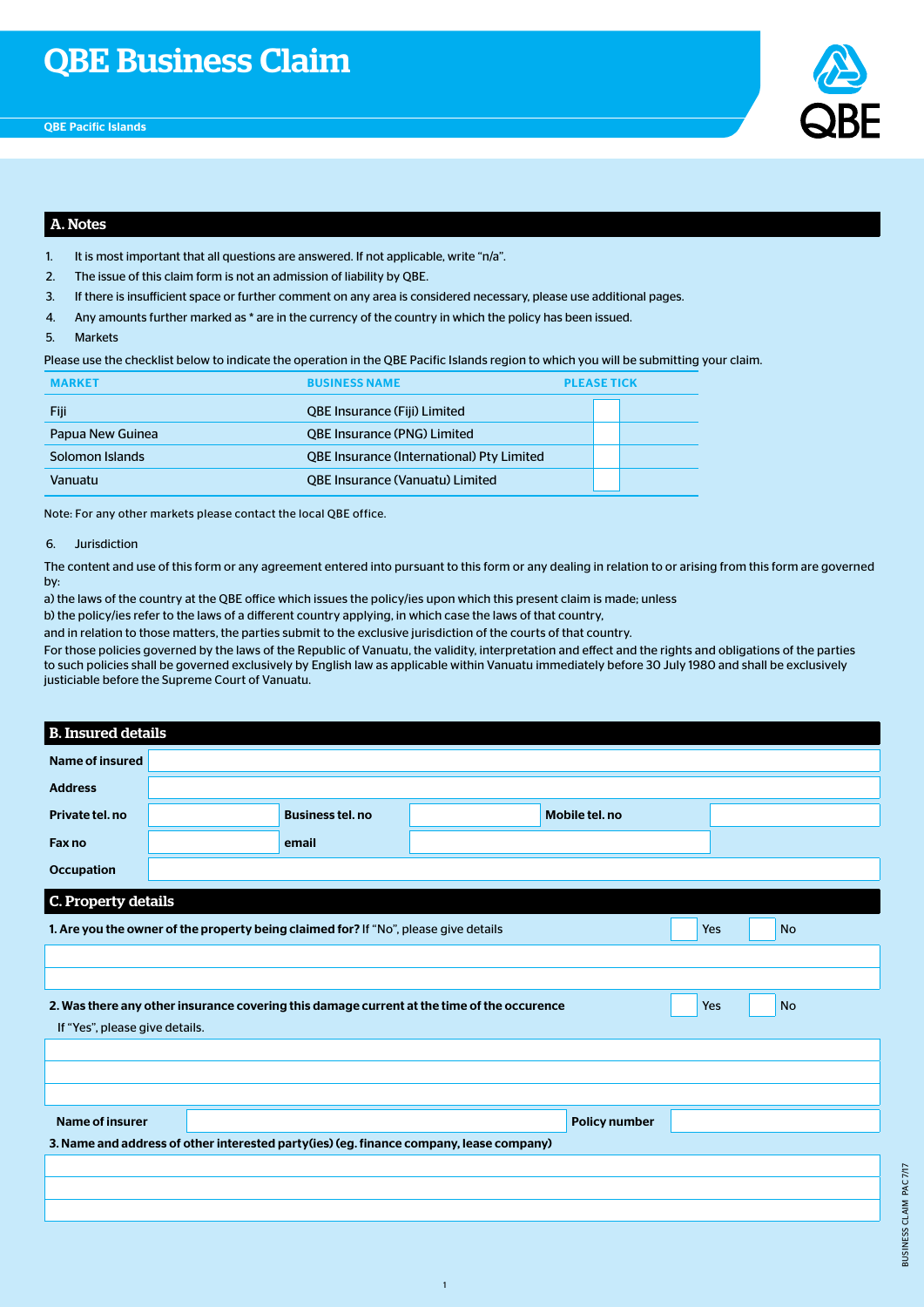| D. Details of premises                                                                                     |             |           |  |  |  |  |  |
|------------------------------------------------------------------------------------------------------------|-------------|-----------|--|--|--|--|--|
| 1. Where did the loss occur?                                                                               |             |           |  |  |  |  |  |
| <b>Address</b>                                                                                             |             |           |  |  |  |  |  |
| 2. Describe the premises (ie. factory, warehouse, office block etc.)                                       |             |           |  |  |  |  |  |
| 3. Are the premises tenanted? If "Yes", please give details of tenant.                                     | <b>Yes</b>  | No        |  |  |  |  |  |
|                                                                                                            |             |           |  |  |  |  |  |
| 4. Were the premises occupied at the time of the loss? If "No", please give details of when last occupied. | Yes         | No        |  |  |  |  |  |
| <b>Name</b>                                                                                                | <b>Date</b> |           |  |  |  |  |  |
|                                                                                                            |             |           |  |  |  |  |  |
|                                                                                                            |             |           |  |  |  |  |  |
| E. Incident details                                                                                        |             |           |  |  |  |  |  |
| 1. Date of incident<br><b>Between the hours of</b>                                                         | to          |           |  |  |  |  |  |
| 2. How did loss or damage occur and what do you consider to be the cause of the loss or damage?            |             |           |  |  |  |  |  |
|                                                                                                            |             |           |  |  |  |  |  |
|                                                                                                            |             |           |  |  |  |  |  |
| 3. Was another person responsible for the damage? If "Yes", please give details.                           | Yes         | No        |  |  |  |  |  |
| <b>Address</b><br><b>Name</b>                                                                              |             |           |  |  |  |  |  |
| 4. If the damage is the result of fire, did the fire brigade attend?                                       | Yes         | No        |  |  |  |  |  |
| 5. Have you made a claim on any insurer for any of the above mentioned incidents?                          | Yes         | <b>No</b> |  |  |  |  |  |
| If "Yes", please give details:                                                                             |             |           |  |  |  |  |  |
| <b>Insurer</b><br><b>Date</b>                                                                              | Amount*     |           |  |  |  |  |  |
|                                                                                                            |             |           |  |  |  |  |  |
|                                                                                                            |             |           |  |  |  |  |  |
|                                                                                                            |             |           |  |  |  |  |  |
| F. Breakage of glass details                                                                               |             |           |  |  |  |  |  |
| Please attach invoice or quotation.                                                                        |             |           |  |  |  |  |  |
| 1. What was broken?                                                                                        |             |           |  |  |  |  |  |
|                                                                                                            |             |           |  |  |  |  |  |
| 2. Was the break through the entire thickness of the material?                                             | <b>Yes</b>  | No        |  |  |  |  |  |
|                                                                                                            |             |           |  |  |  |  |  |
| 3. Has the break been repaired?                                                                            | Yes         | No        |  |  |  |  |  |
| 4. Have you paid the account?                                                                              | Yes         | No        |  |  |  |  |  |
| 5. Was there damage to window sign-writing?<br>Yes<br>No                                                   |             |           |  |  |  |  |  |
| G. Storm and water damage details                                                                          |             |           |  |  |  |  |  |
| 1. Please describe the damage.                                                                             |             |           |  |  |  |  |  |
|                                                                                                            |             |           |  |  |  |  |  |
| 2. How did the wind, rain or water enter the premises?                                                     |             |           |  |  |  |  |  |
|                                                                                                            |             |           |  |  |  |  |  |
|                                                                                                            |             |           |  |  |  |  |  |
| 3. Did the storm cause this opening? If "Yes", please give details.                                        | <b>Yes</b>  | No        |  |  |  |  |  |
|                                                                                                            |             |           |  |  |  |  |  |
|                                                                                                            |             |           |  |  |  |  |  |
| H. Burglary /theft                                                                                         |             |           |  |  |  |  |  |

Please attach original purchase dockets, invoices or receipts. Please provide as much proof about owning the items as possible in order to help us to process your claim quickly.

1. How were the premises entered and where was the point of entry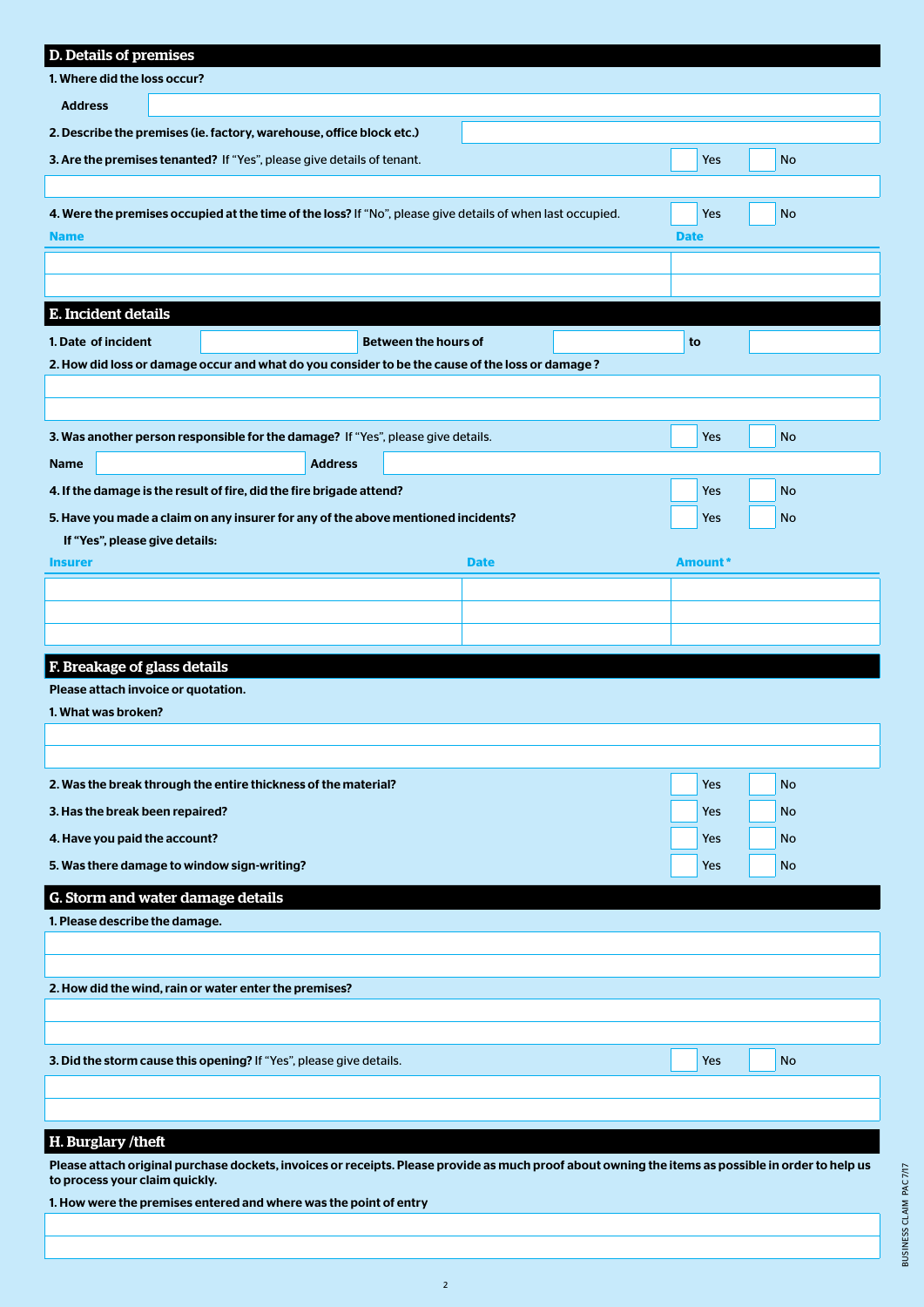| 2. Which parts of the premises were entered? |                                                                                                                   |                  |  |                         |                       |  |            |                                                       |
|----------------------------------------------|-------------------------------------------------------------------------------------------------------------------|------------------|--|-------------------------|-----------------------|--|------------|-------------------------------------------------------|
|                                              |                                                                                                                   |                  |  |                         |                       |  |            |                                                       |
|                                              | 3. Have the police recovered any property? If "Yes", please give details.                                         |                  |  |                         |                       |  | <b>Yes</b> | <b>No</b>                                             |
|                                              |                                                                                                                   |                  |  |                         |                       |  |            |                                                       |
|                                              |                                                                                                                   |                  |  |                         |                       |  |            |                                                       |
|                                              | 4. Did the alarm activate as a result of theft?                                                                   |                  |  |                         |                       |  | Yes        | <b>No</b>                                             |
| I. Money                                     |                                                                                                                   |                  |  |                         |                       |  |            |                                                       |
|                                              | 1. Where did the loss/damage occur?                                                                               |                  |  |                         |                       |  |            |                                                       |
|                                              |                                                                                                                   |                  |  |                         |                       |  |            |                                                       |
|                                              | 2. How did the loss/damage occur?                                                                                 |                  |  |                         |                       |  |            |                                                       |
|                                              |                                                                                                                   |                  |  |                         |                       |  |            |                                                       |
|                                              |                                                                                                                   |                  |  |                         |                       |  |            |                                                       |
|                                              | Any loss involving malicious damage, lost or stolen property must be notified to the police.<br>J. Police details |                  |  |                         |                       |  |            |                                                       |
|                                              | 1. Have the police been notified? If "Yes", by whom?                                                              |                  |  |                         |                       |  | Yes        | <b>No</b>                                             |
| <b>Name</b>                                  |                                                                                                                   | <b>Telephone</b> |  |                         | <b>Police station</b> |  |            |                                                       |
| <b>Date notified</b>                         |                                                                                                                   | Crime report no  |  |                         |                       |  |            | Please attach a copy of Police Report, if applicable. |
|                                              | K. Claims details                                                                                                 |                  |  |                         |                       |  |            |                                                       |
|                                              | Please attach quotations. If insufficient space, please attach list and show total amounts only below.            |                  |  |                         |                       |  |            |                                                       |
|                                              | <b>Damage to building</b>                                                                                         |                  |  |                         |                       |  |            |                                                       |
| <b>Particulars</b>                           |                                                                                                                   |                  |  | <b>Name of repairer</b> |                       |  |            | <b>Amount claimed (attach quotes)*</b>                |
|                                              |                                                                                                                   |                  |  |                         |                       |  |            |                                                       |
|                                              |                                                                                                                   |                  |  |                         |                       |  |            |                                                       |
|                                              |                                                                                                                   |                  |  |                         |                       |  |            |                                                       |
|                                              |                                                                                                                   |                  |  |                         |                       |  |            |                                                       |

Total

# Loss or damage to other property

| <b>Description of property (include serial numbers)</b> | <b>Where purchased</b> | <b>When</b><br>purchased | Value at time of loss * | <b>Replacement value</b><br>(attach quotes)* |
|---------------------------------------------------------|------------------------|--------------------------|-------------------------|----------------------------------------------|
|                                                         |                        |                          |                         |                                              |
|                                                         |                        |                          |                         |                                              |
|                                                         |                        |                          |                         |                                              |
|                                                         |                        |                          |                         |                                              |
|                                                         |                        |                          |                         |                                              |
|                                                         |                        |                          |                         |                                              |
|                                                         |                        |                          |                         |                                              |
|                                                         |                        |                          |                         |                                              |
|                                                         |                        |                          |                         |                                              |
|                                                         |                        |                          |                         |                                              |
|                                                         |                        |                          |                         |                                              |
|                                                         |                        |                          |                         |                                              |
|                                                         |                        |                          |                         |                                              |
|                                                         |                        |                          |                         |                                              |
|                                                         |                        |                          |                         |                                              |
|                                                         |                        |                          |                         |                                              |
|                                                         |                        |                          | <b>Total</b>            |                                              |

We are not responsible for payment of invoices, however, please indicate if you require payment to any other party.